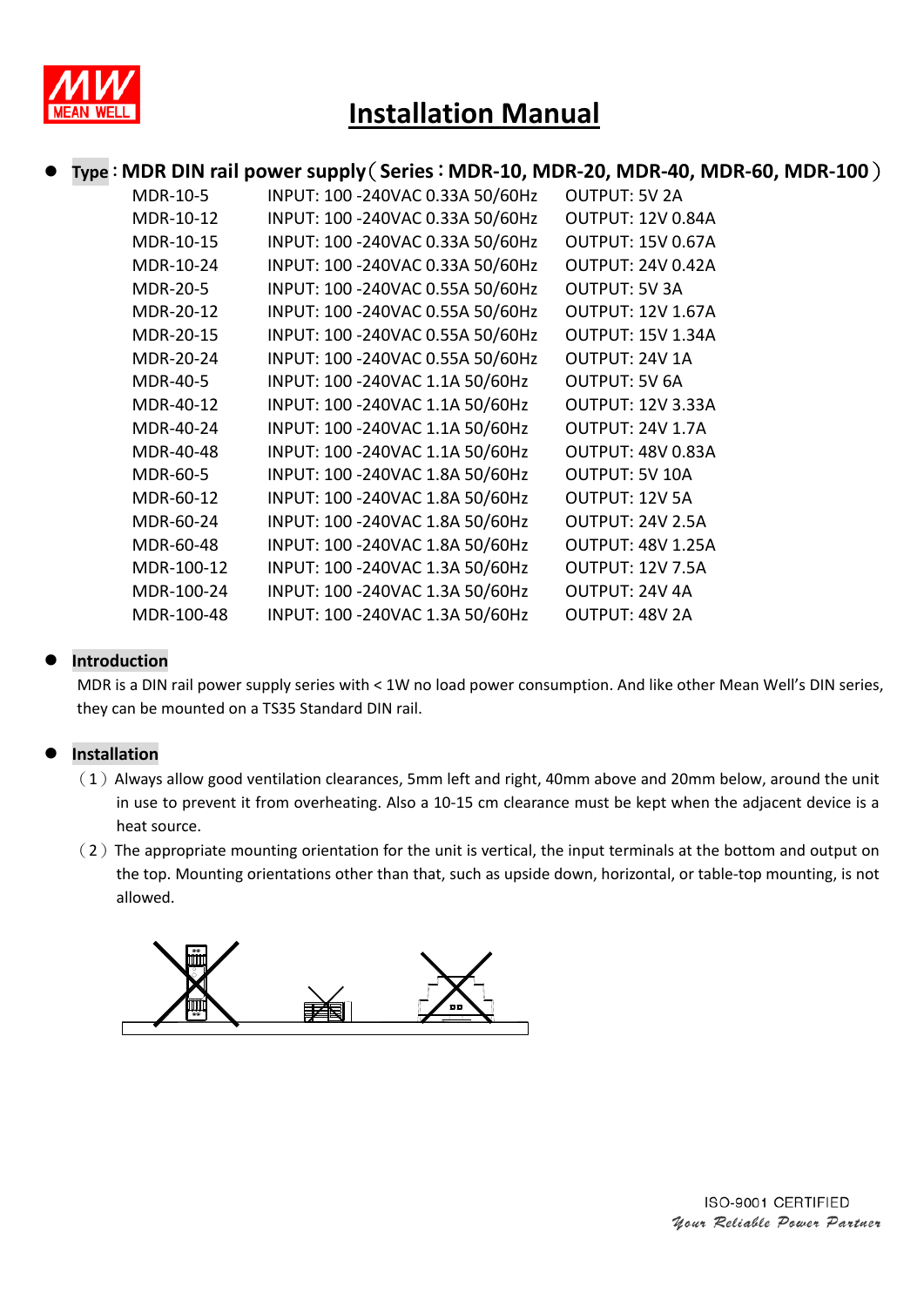

# **Installation Manual**

 $(3)$  Use copper wire only, and recommended wires are shown as below.

| AWG                                                                                | 18   | 16      | 14     |          |  |  |  |
|------------------------------------------------------------------------------------|------|---------|--------|----------|--|--|--|
| Rated Current of<br>Equipment (Amp)                                                | 6A   | $6-10A$ | 13-16A | $16-25A$ |  |  |  |
| Cross-section of<br>Lead( $mm2$ )                                                  | 0.75 | 1.00    | 1.5    | 2.5      |  |  |  |
| Note: Current each wire carries should be de-rated to 80% of the current suggested |      |         |        |          |  |  |  |

above when using 5 or more wires connected to the unit.

Make sure that all strands of each stranded wire enter the terminal connection and the screw terminals are securely fixed to prevent poor contact. If the power supply possesses multi-output terminals, please make sure each contact is connected to wires to prevent too much current stress on a single contact.

- $(4)$  Use wires that can withstand temperatures of at least 80°C such as UL1007.
- (5)Recommended wire strapping length is 6.5mm (0.255").
- $(6)$  Recommended screwdriver is 3mm, slotted type.
- $(7)$  The recommended torque setting for terminals is 5 kgf-cm (4.4 Lb-in).
- (8) Suggested fuse and maximum number of the MDR PSUs that can be connected to a circuit breaker at 230V are shown as below.

| Model          | Fuse        | Circuit breaker |                 |  |
|----------------|-------------|-----------------|-----------------|--|
|                |             | C <sub>16</sub> | D <sub>16</sub> |  |
| <b>MDR-10</b>  | T2A/L250V   | 11              | 22              |  |
| <b>MDR-20</b>  | T2A/L250V   | q               | 18              |  |
| <b>MDR-40</b>  | T2.5A/L250V |                 | 13              |  |
| <b>MDR-60</b>  | T2.5A/L250V |                 | q               |  |
| <b>MDR-100</b> | T4A/L250V   | 10              | 13              |  |

#### (9) Mounting Instruction:

Mount as shown in figure only, with input terminals down, or else sufficient cooling will not be possible. **Admissib** 

For rail fastening:

- (a) Tilt the unit slightly rearwards.
- $(b)$  Fit the unit over top hat rail.
- $(c)$  Slide it downward until it hits the stop.
- $(d)$  Press against the bottom for locking.
- $(e)$  Shake the unit slightly to check the locking action.



 $(10)$  For other information about the products, please refer to www.meanwell.com for details.